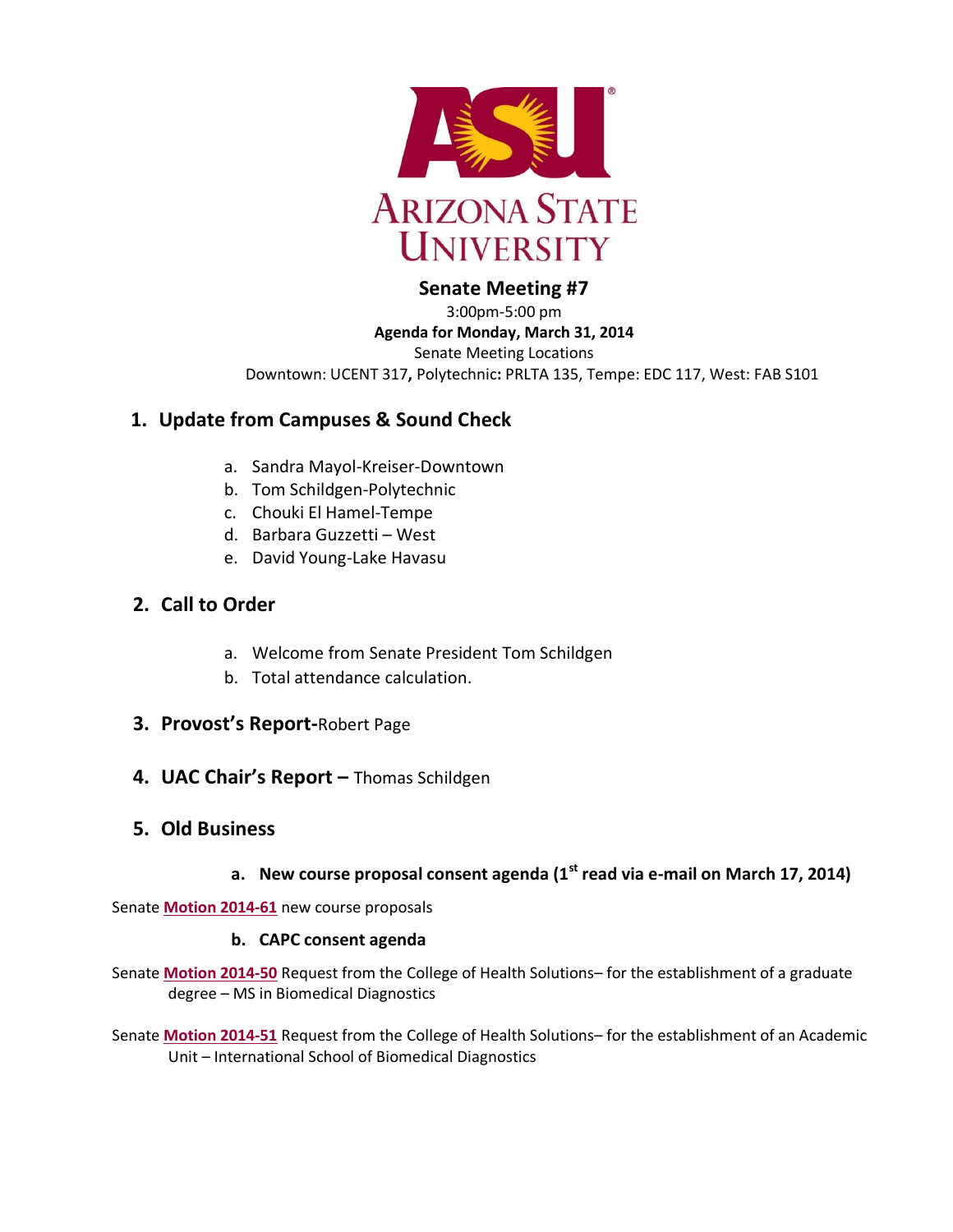- Senate **[Motion 2014-52](http://usenate.asu.edu/node/4907)** Request from the College of Public Programs– School of Public Affairs/School of Community Resources and Development - for the establishment of an undergraduate certificate in – Leadership, Ethics and Service
- Senate **[Motion 2014-53](http://usenate.asu.edu/node/4908)** Request from the College of Public Programs–School of Criminology and Criminal Justice - for the establishment of a graduate certificate– Corrections Management
- Senate **[Motion 2014-54](http://usenate.asu.edu/node/4909)** Request from the College of Public Programs–School of Criminology and Criminal Justice - for the establishment of a graduate certificate– Law Enforcement Administration
- Senate **[Motion 2014-55](http://usenate.asu.edu/node/4910)** Request from the College of Public Programs– School of Public Affairs, School of Criminology and Criminal Justice - for the establishment of a graduate degree– MA in Emergency Management and Homeland Security
- Senate **[Motion 2014-56](http://usenate.asu.edu/node/4912)** Request from the College of Liberal Arts and Sciences Sanford School of Social and Family Dynamics – for the name change of a graduate degree From: PhD in Sociology – To: PhD in Sociological Inquiry
- Senate **[Motion 2014-57](http://usenate.asu.edu/node/4913)** Request from the College of Liberal Arts and Sciences School of Life Sciences for the name change of a graduate degree From: MS in Plant Biology – To: MS in Plant Biology and Conservation
- Senate **[Motion 2014-58](http://usenate.asu.edu/node/4914)** Request from the College of Liberal Arts and Sciences CLAS Dean's Office Consortium of Science, Policy and Outcomes – for the name change of a graduate degree From: Professional Science Masters in Science and Technology Policy – To: Master of Science and Technology Policy
- Senate **[Motion 2014-59](http://usenate.asu.edu/node/4915)** Request from the New College of Interdisciplinary Arts and Sciences School of Humanities, Arts and Cultural Studies – for the establishment of an undergraduate degree – BA in Latin American Studies

#### **6. New Business**

#### **a. Committee Motions**

Senate **[Motion 2014-60](http://usenate.asu.edu/node/4926)** Amendments to the University Senate bylaws.

#### **b. CAPC Motions**

- Senate **Motion [2014-62](http://usenate.asu.edu/node/4927)** Request from the Mary Lou Fulton Teachers College– Educational Leadership and Innovation - for the disestablishment of a graduate degree – MEd in Educational Psychology
- Senate **[Motion 2014-63](http://usenate.asu.edu/node/4928)** Request from the College of Public Programs School of Public Affairs for the establishment of a graduate certificate – Emergency Management
- Senate **[Motion 2014-64](http://usenate.asu.edu/node/4929)** Request from the Mary Lou Fulton Teachers College Educational Leadership and Innovation– for the name change of a graduate degree From: MA in Social and Philosophical Foundations – To: MA in Educational Policy
- Senate **[Motion 2014-65](http://usenate.asu.edu/node/4939)** Request from the College of Public Programs School of Public Affairs/and School of Criminology and Criminal Justice – for the establishment of a graduate degree – Master of Public Safety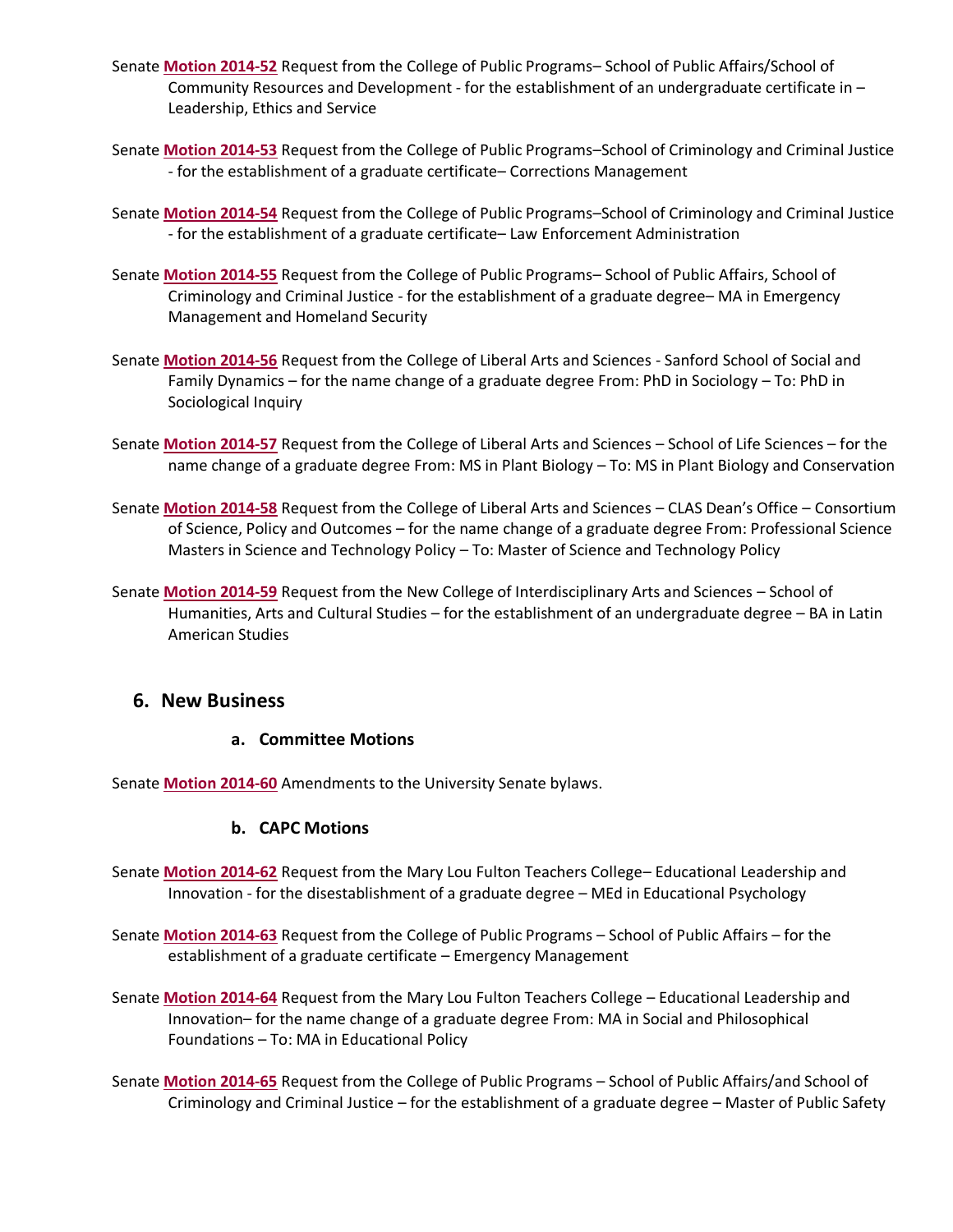Leadership and Administration \*(This motion is included pending approval from the Office of Graduate Education)

**Additional Information on each CAPC motion can be obtained by contacting the CAPC chair at [Eduardo.Pagan@asu.edu](mailto:Eduardo.Pagan@asu.edu) or going to the CAPC website and viewing the April 10, 2014 agenda: [click](https://provost.asu.edu/capc/agenda)  [here](https://provost.asu.edu/capc/agenda)**

#### **Appendix A – CAPC Information Items**

# **7. Committee Reports:**

- a. Constitution and Bylaws Task Force Report-Chouki El Hamel
- b. Data Archives Task Force-Michael Rosenberg
- c. Task Force on Institutional Ethics and Integrity-Jason Robert and Cristi Coursen
- d. Ad-hoc Committee on Domestic Violence and Intimate Partner Abuse Policies-Denise Bodman.
- **8. Open Forum**
- **9. Adjournment**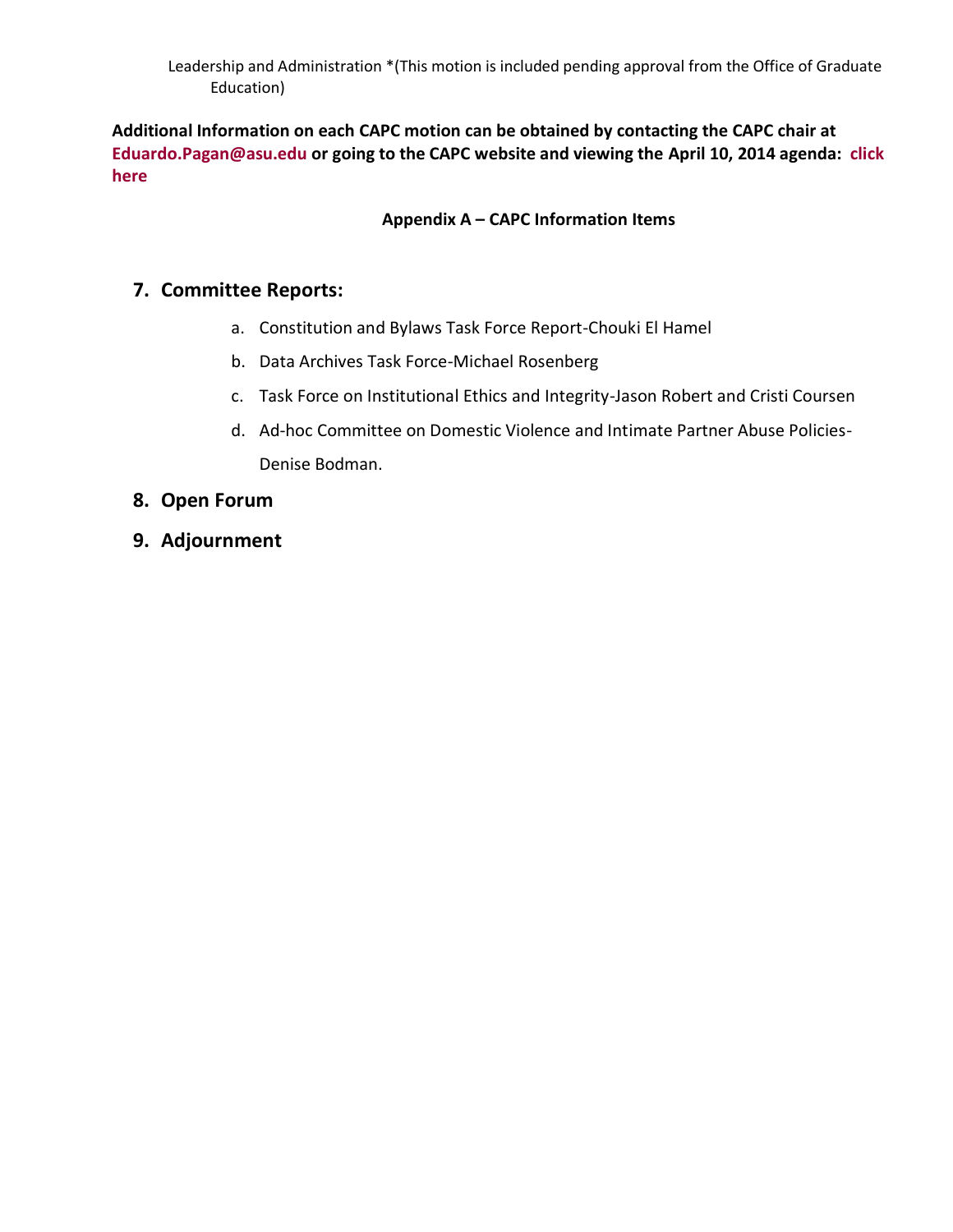# **Appendix A CAPC Information Items**

Information items that will be reviewed and voted on by CAPC at the April 10, 2014 meeting. Feedback can be directed to the Chair of CAPC Eduardo Pagan at [eduardo.pagan@asu.edu](mailto:eduardo.pagan@asu.edu)

#### **W. P. Carey School of Business**

*Undergraduate Programs* Name change of an academic program From: BA in Business (Legal Studies) To: BA in Business (Law)

#### **Ira A. Fulton Schools of Engineering**

*School of Sustainable Engineering and the Built Environment* Disestablishment of an undergraduate concentration BS in Construction Management (Concrete Industry Management)

#### **Mary Lou Fulton Teachers College**

*Educational Leadership and Innovation* Disestablishment of multiple concentrations MEd in Elementary Education (Bilingual Education/ESL Education) (Content Academy) (Educational Technology) (English as a Second Language) (Reading) (Teacher Certification)

#### **Mary Lou Fulton Teachers College**

*Educational Leadership and Innovation* Disestablishment of graduate concentrations MA in Curriculum and Instruction (Elementary Education) (Mathematics Education) (Multi-Cultural Education)

#### **Mary Lou Fulton Teachers College**

*Educational Leadership and Innovation* Disestablishment of graduate concentrations MEd in Curriculum and Instruction (Elementary Education) (Mathematics Education)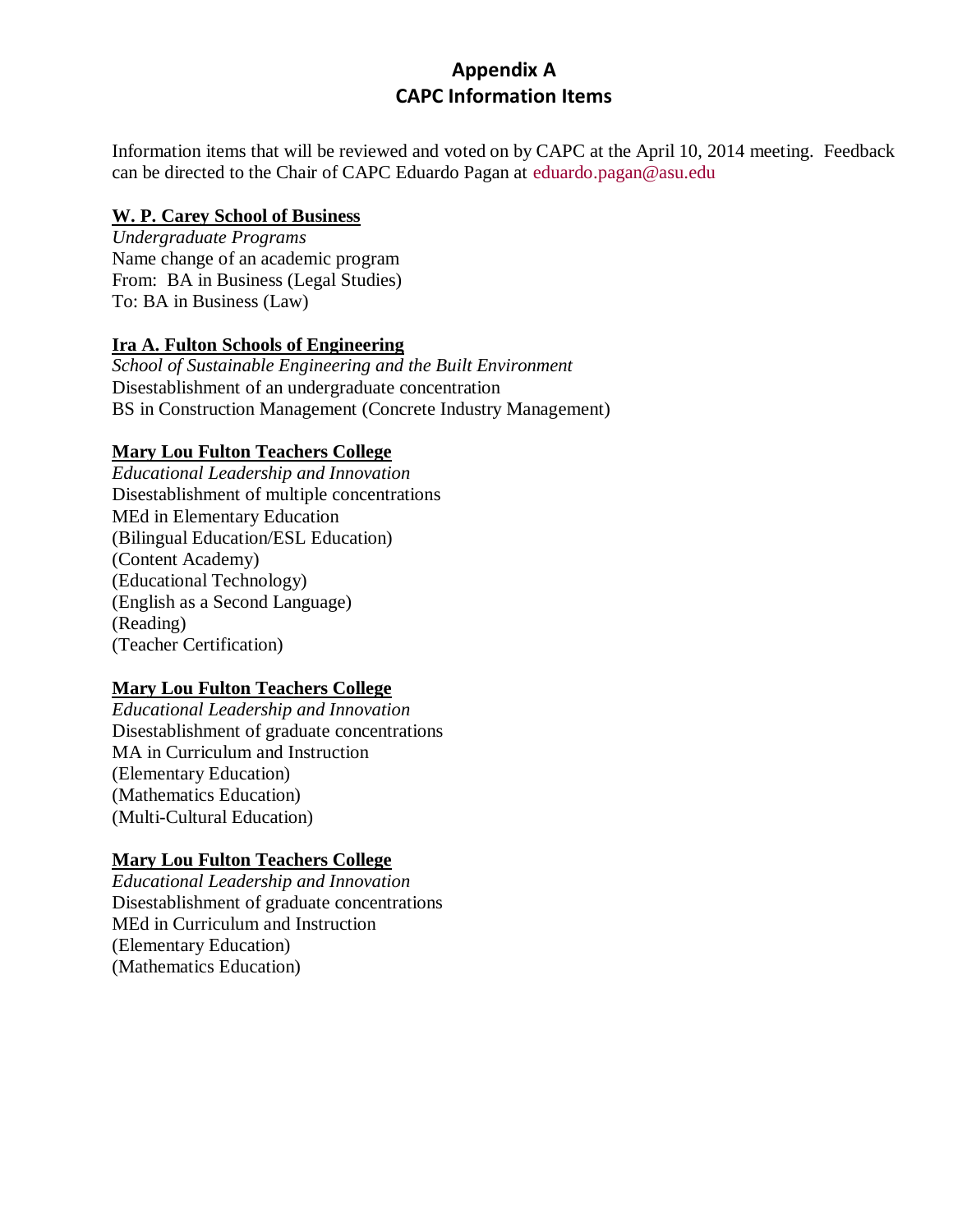# **Mary Lou Fulton Teachers College**

*Educational Leadership and Innovation* Disestablishment of graduate concentrations [MEd in Secondary Education](https://provost.asu.edu/sites/default/files/shared/capc/AY20132014/April%203/Disestablishment%20grad%20concentrations_MLFTC_MEd%20Secondary%20Education-Multiple%20Concentrations.pdf) [\(Educational Technology\)](https://provost.asu.edu/sites/default/files/shared/capc/AY20132014/April%203/Disestablishment%20grad%20concentrations_MLFTC_MEd%20Secondary%20Education-Multiple%20Concentrations.pdf) (English [as a Second Language and Bilingual Education\)](https://provost.asu.edu/sites/default/files/shared/capc/AY20132014/April%203/Disestablishment%20grad%20concentrations_MLFTC_MEd%20Secondary%20Education-Multiple%20Concentrations.pdf) [\(Reading\)](https://provost.asu.edu/sites/default/files/shared/capc/AY20132014/April%203/Disestablishment%20grad%20concentrations_MLFTC_MEd%20Secondary%20Education-Multiple%20Concentrations.pdf)

## **School of Letters and Sciences**

Establishment of a minor Organizational Leadership

#### **School of Letters and Sciences**

Disestablishment of an undergraduate concentration BS in Agribusiness (Preveterinary Medicine)

## **College of Liberal Arts and Sciences**

*School of Historical, Philosophical and Religious Studies* Establishment of an undergraduate concentration BA in Philosophy (Morality, Politics and Law)

## **College of Public Programs**

*School of Public Affairs* Establishment of a graduate concentration MPA in Public Administration (Emergency Management)

# **College of Public Programs**

*School of Public Affairs* Establishment of a graduate concentration MPP in Public Policy (Environmental Policy)

#### **College of Public Programs**

*School of Public Affairs* Establishment of a graduate concentration MPP in Public Policy (Science and Technology Policy)